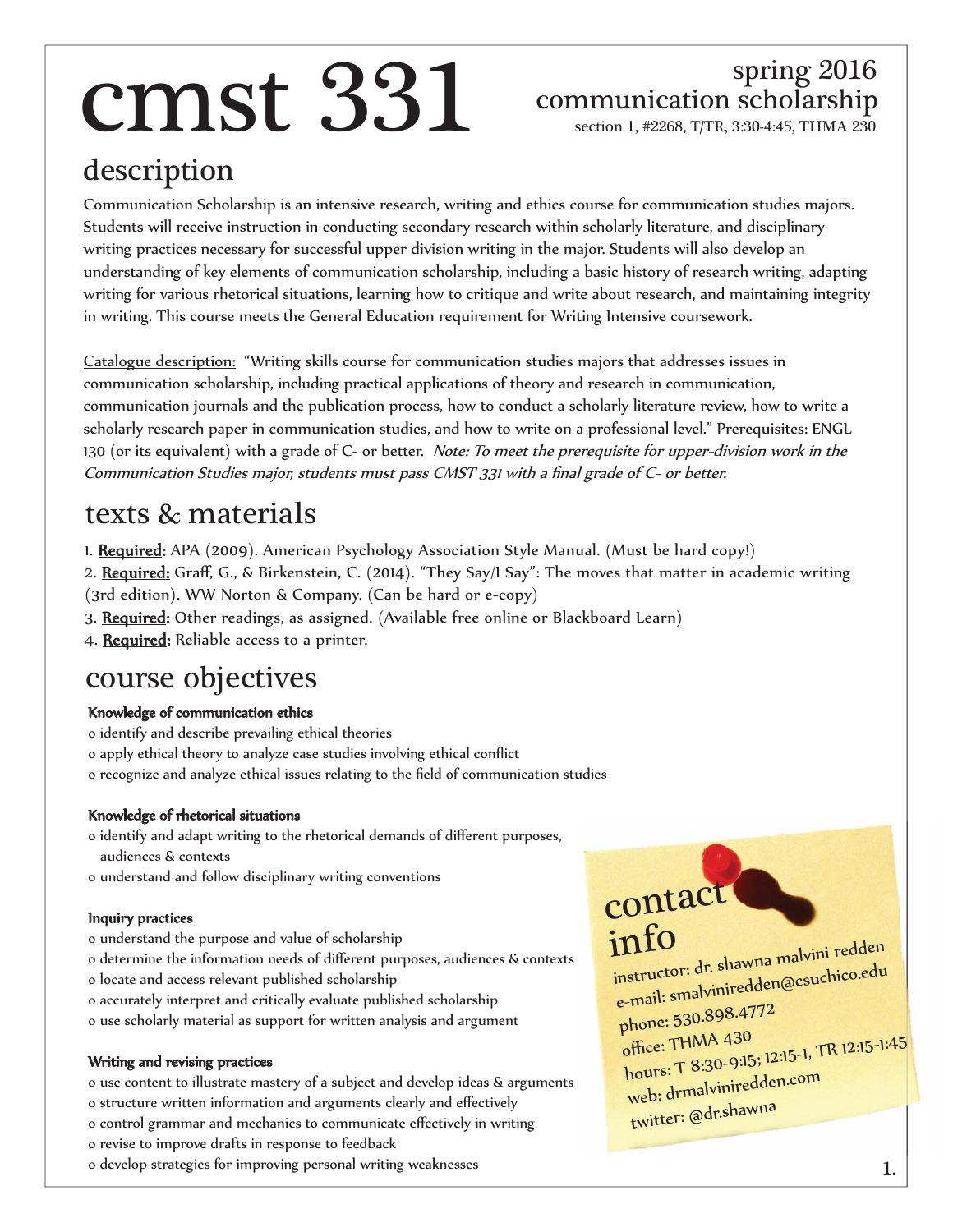## CMSt 331 policies & requirements

#### the process of teaching & learning in cmst 331

Learning is an active process which means that you will be directly involved through discussion, activity and collaboration. Not only does it make the process more enjoyable (read: not boring), but your learning will be more effective, increasing your competence in the subject matter.

Effective learning happens when:

- you understand communication scholarship in ways more sophisticated than when you first began
- you are conscious of the choices you make as an academic writer and can tailor your writing for various audiences
- you are able to identify and explain important conventions in communication scholarship

You will facilitate these outcomes by:

- mindfully completing reading and written assignments before coming to class
- arriving to class on time and prepared
- being prepared and willing to share ideas and dialogue with colleagues that are relevant to the class
- looking for connections between real life experiences and the ideas and concepts encountered throughout the course to build a deep, complex understanding of communication processes
- asking insightful questions

A typical class session will involve a great deal of student-to-student interaction. You will: talk about your ideas; develop, present and analyze arguments; write and share your writing; develop conceptual maps and models; and identify concepts in various media. Occasionally, I will talk for 10-15 minutes, and you'll do some note taking. As a result, there will be ample opportunity to practice relevant skills and test concepts presented.

#### classroom behavior & student conduct

Keeping the **golden rule** in mind, you should treat others as you wish to be treated. I intend to treat each student with respect, dignity and courtesy. I assume that your classmates and I will receive the same treatment from you. You are expected to arrive on time, fully prepared to actively engage in class discussion and activities, and to act in a professional, respectful manner. Active participation demonstrates your commitment to the learning process and enhances your understanding of the material.

Specifically, I want to build a classroom climate that is comfortable for all. It is especially important to:

- display respect for all members of the classroom including the instructor and students
- pay attention to and participate in all class sessions and activities
- avoid unnecessary disruption during class time (e.g., talking out of turn, arriving late, surfing the internet, doing work for other classes, leaving class other than for an emergency, making/receiving calls, text messaging, etc.)
- avoid racist, sexist, homophobic or other negative language that may unnecessarily exclude members of our campus and classroom.

This is not an exhaustive list of behaviors; rather, it represent examples of the types of things that can have a dramatic impact on the class environment.

\*\*One one more thing, for those who are super comfortable speaking in class—yay! However, please be aware that I may not always call on you so as to make room for others to join the conversation.\*\*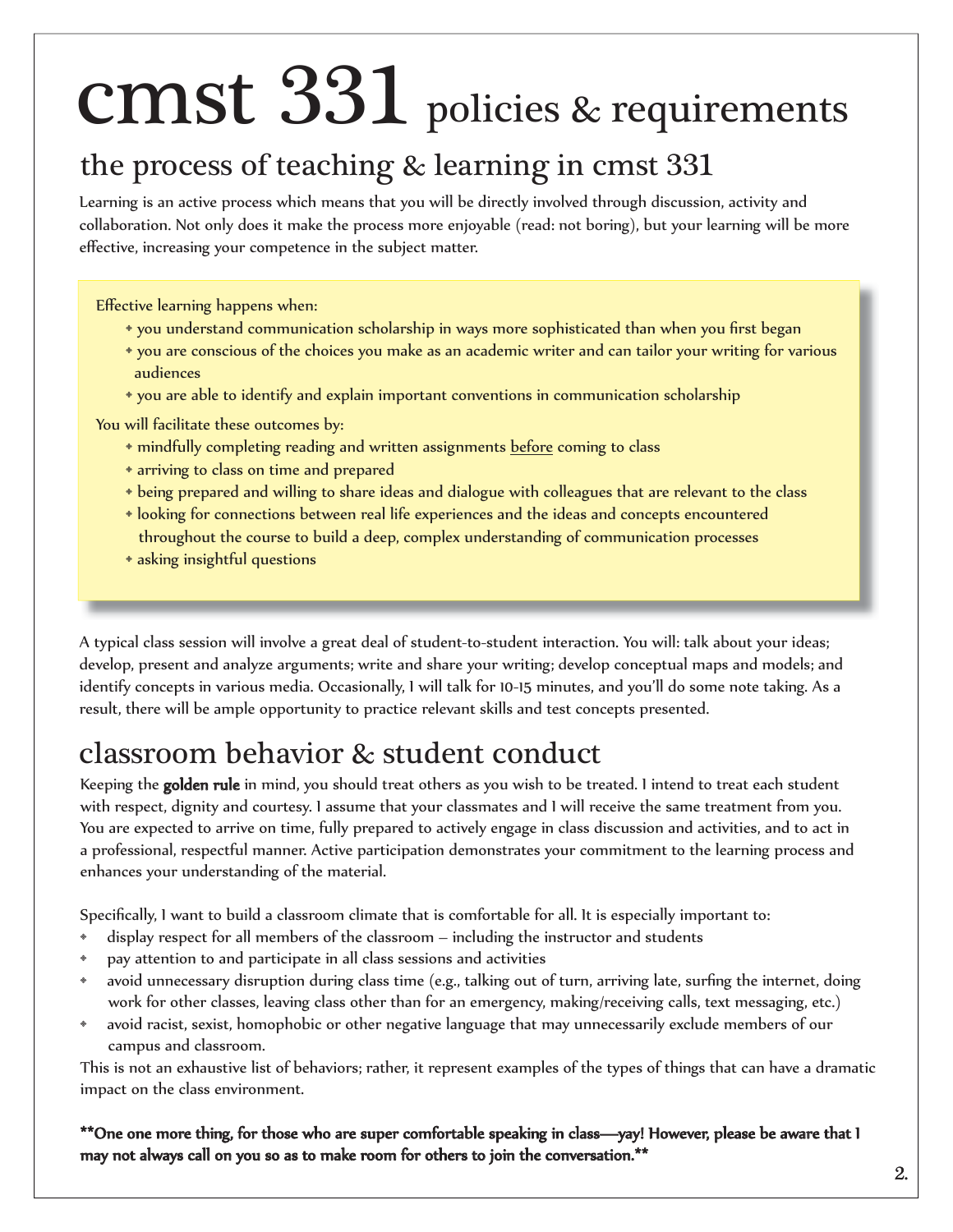## cmst 331 policies & requirements

#### late work/make-up exams

Unless specifically noted, all assignments are due at the BEGINNING of class time on the date assigned. If you arrive late, your paper will not be accepted. If you will be absent when an assignment is due, you may turn the assignment in early or send it to class with a colleague. (Make friends!) Early work may be submitted during office hours or in class. Note: Absolutely no assignments will be accepted via e-mail. Ever. Ever, ever. Late work will be accepted only in extreme circumstances (read: you are in a full body cast and cannot type) and will be marked down by one letter grade for each day late. Informal in-class activities/quizzes cannot be made up. Make-up exams will be considered only in extreme circumstances.

#### attendance/punctuality

In order to have a meaningful class, everyone needs to arrive on time and prepared for the day's activities. That said, the responsibility for attendance is entirely yours. Attendance will be taken periodically and participation assessed via in-class activities. If you miss a class period where an assignment is due—for any reason—you assume responsibility for the zero that will be recorded. This includes papers, presentations, quizzes, exams and in-class activities. Excessive absences, tardiness, and early departure will result in a loss of participation points. If you miss a class, it is your responsibility to get lecture notes or handouts from your colleagues. I do not need to be notified if you're going to miss or have missed class, unless you need arrange for a school sanctioned event in advance.

### add/drop policy

Students may drop this course during the first two weeks of the semester without restriction or instructor approval. Students may add with instructor approval if room is available. Priority will be given to those who are graduating first. During the 3rd and 4th weeks of classes, Change of Program (COP) forms are needed to add/drop, and require the instructor's signature. After the 4th week of classes, all COP forms to add/drop require a serious and compelling reason (see University Catalog) and require approval signatures from the instructor, department chair, and dean of the college. Do not assume you will be automatically dropped for not attending class; however, failure to attend the first two days may lead to being dropped. It is your responsibility to make a commitment to dropping or staying in class by the second week. Please follow the appropriate drop procedures or you may get a failing grade for the class.

#### electronic devices

In order to create the best learning environment, electronic devices (e.g. ipods, laptops, cell phones, tablets) are not to be used in the classroom without specific direction from me.

#### Specifically: Cell phones must be turned off and put away during class. If you choose to use your cell phone during class, you choose to forfeit 50 points from your final grade, each time. If you need to use your phone for an emergency, no problem. Just step out.

Also, the use of laptops—except for prescribed periods of time— is prohibited. If you believe you have special circumstances, please speak with me right away.

#### a social media-free zone

Research\* indicates that we have but two primary channels for receiving and interpreting information: visual and aural. These channels become overloaded easily when faced with too much stimuli or information, e.g., trying to snapchat/text, "listen" to a lecture, take notes and pay attention to visual aids. Since meaningful learning involves actively engaging with content, limiting electronics in the classroom gives you an opportunity to involve yourself with the course material. Isn't that great? Don't worry, I promise to ignore my phone, too.

\* Links to research are available on BBLearn.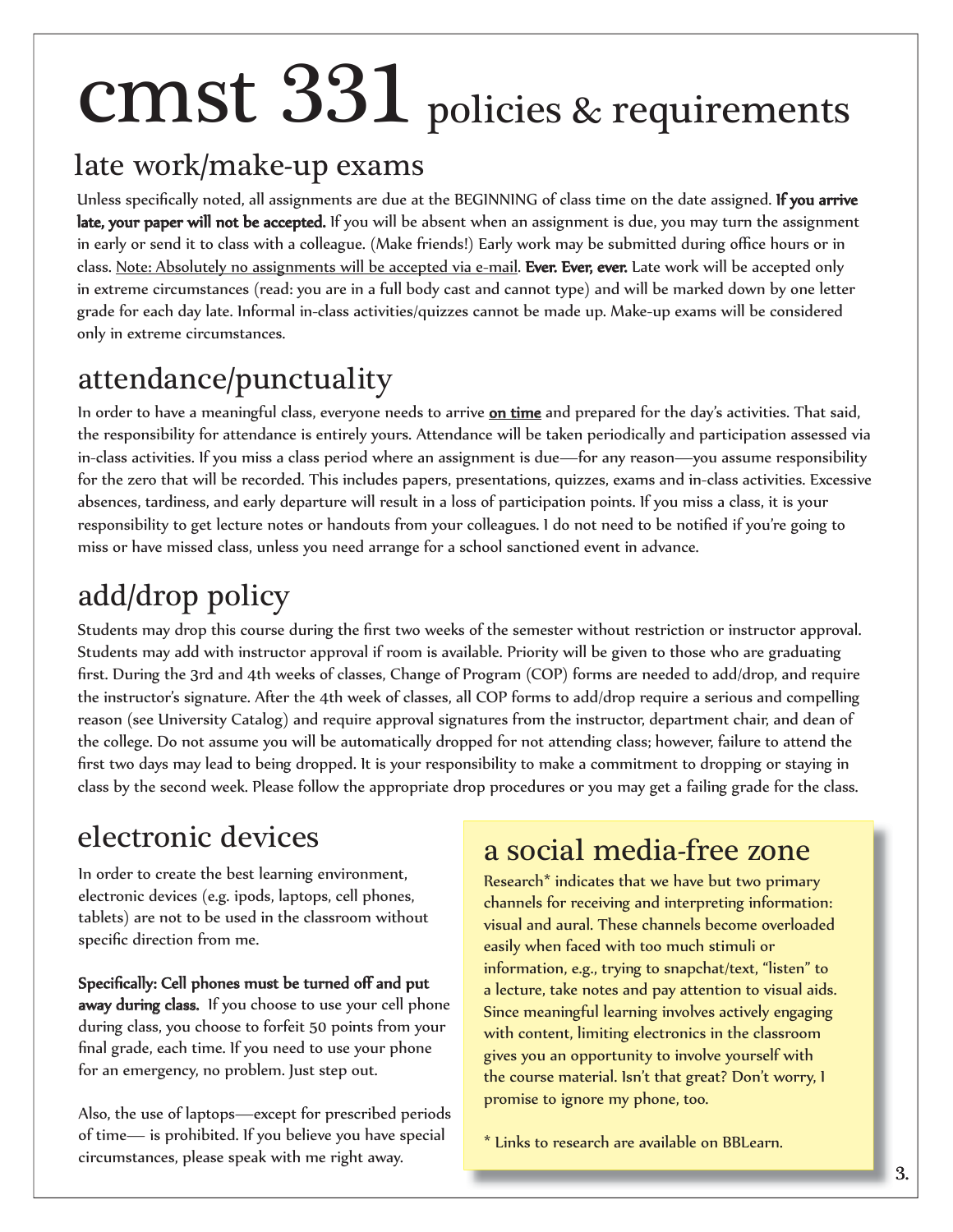## cmst 331

### academic honesty, plagiarism and cheating

The very best way to fail this course? Plagiarize or cheat. Academic misconduct will result in, at the very least, a zero on the assignment in question, and may include a failing course grade and/or possible university sanctions. Please be aware that plagiarism is the stealing of ideas which happens when you use someone else's material (including words, figures, images, structure, style, etc.) without giving the creator proper credit. Note that "recycling" papers from other classes also falls under academic misconduct and will not be tolerated. All work completed for CMST 331 must be original. Please acquaint yourselves with the university's academic integrity policy, which can be found here: http://www.csuchico.edu/sjd/integrity.shtml. To assist with student learning, honesty, and integrity in our academic processes, you may be asked to submit your essays to Turnitin which will enable you to check your paper for citations and plagiarism. TurnItIn also allows me to compare your work with prior publications and papers.

#### e-mail etiquette

ſ

 $\overline{a}$ 

Please remember that e-mail should be treated with the same care and respect that you would a face-to-face interaction. Compose e-mail carefully, using a pertinent subject line, an appropriate greeting and a concise message, without spelling or grammatical errors. I will attempt to return all e-mail promptly, within two business days. Messages received after 8 p.m. will not be addressed until the following day. Please note that I may not always respond to questions when the information is readily available in the syllabus, on BBLearn or an assignment sheet.

### assignment formatting

All written assignments (except in-class or online activities) must be typed AND stapled or they will be not accepted. Seriously. No staple = no points. Proper grammar, correct spelling and articulate writing style are imperative. Assignments neglecting these elements will receive lower grades as a result. Specific formatting requirements for many assignments includes: one-inch margins, double-spacing and 12-point Times New Roman or Garamond font. Please also include a single-spaced header for each assignment that includes your name, the date, the class and section number, and the assignment on the right-hand margin. APA style will be used for references and formal papers.

> Straight A. Student January 26, 2016 CMST 331, Section 3 Homework #1

### on figuring out "what she wants"

Every semester, I overhear students discussing "what she wants" on homework and papers, or "what she REALLY wants," as opposed to what's written on assignment sheets. Please know that I spend a significant amount of time developing assignment directions with purpose statements, learning goals, grading rubrics, etc. that spell out the basics of what I'd like to see you accomplish.

What I really want is for you to take that structure and then do your best work. Be creative. Think hard. Write drafts and re-write. Care about your work because putting in time and attention will help you think better and learn more overall. Worry less about "getting it right" because there are many ways to accomplish the same assignment and all of them may be just fine, if they also meet the minimum requirements (read: the assignment sheet). Be confident and have fun. I'm already looking forward to reading your ideas.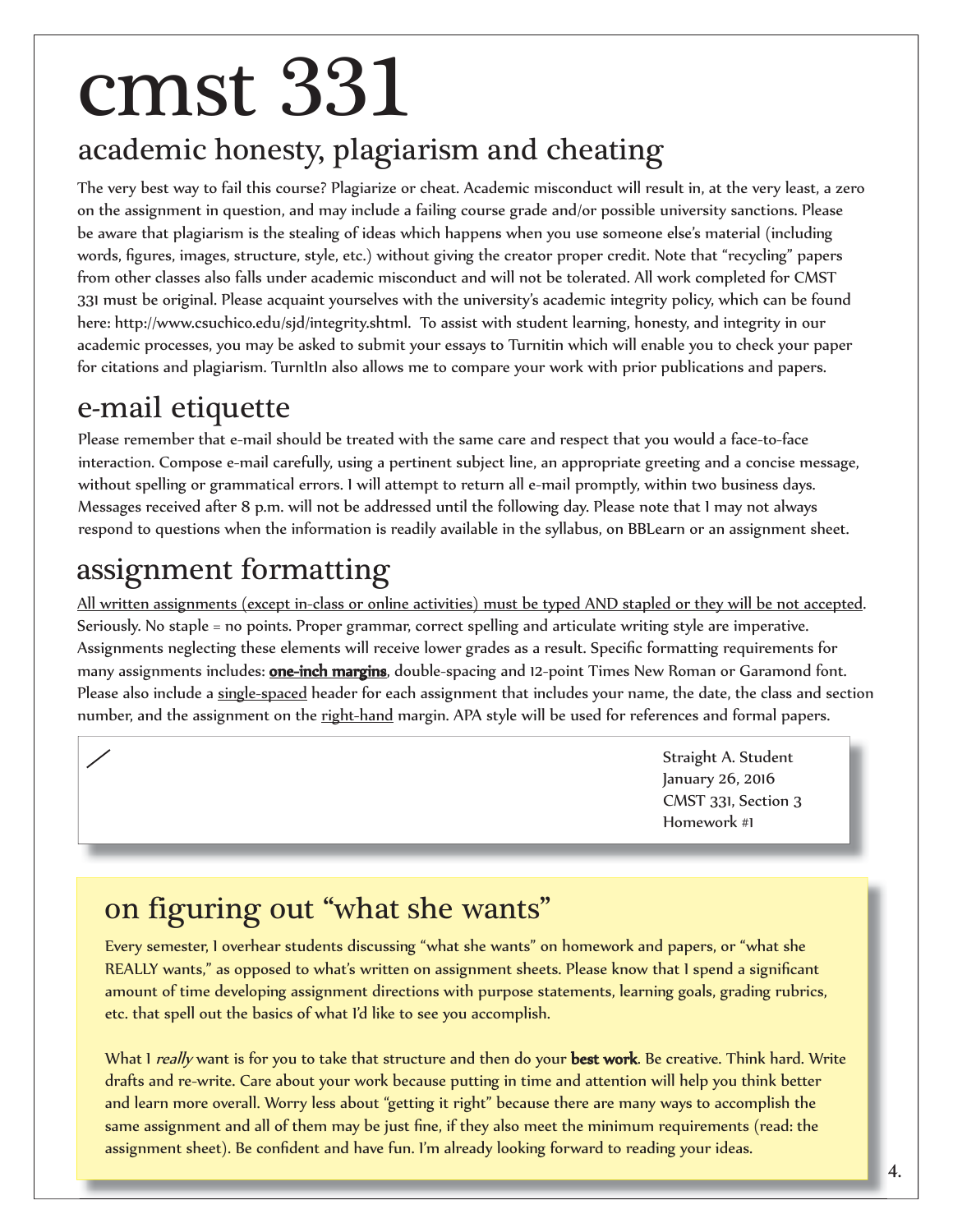### cmst 331 assignments & evaluations

Throughout the semester, you will have a number of opportunities to demonstrate your understanding of org comm concepts. Along the way, you can earn up to 1,000 points, which are distributed across the assignments listed below. Detailed criteria and requirements will accompany each assignment.

Quizzes & Writing/APA Exercises ..............................................................................................................................130 points Periodically, you will have brief assignments regarding writing and APA style, due either online or hard copy.

Participation & Professionalism ..................................................................................................................................100 points Active and meaningful participation is critical for high quality learning environments. In a small discussion based course like ours, it's critical that everyone act professionally and contribute meaningfully in order to have the best learning experience possible. Therefore, you will be subjectively evaluated on your professionalism in and out of the classroom. Professionalism is demonstrated through clear preparation (reading in advance, bringing materials/books to class), effective verbal and non-verbal communication, staying on task, arriving on time, avoiding unnecessary disruptions, asking insightful questions, contributing appropriate comments based upon clear knowledge of class materials, coming to office hours, professional e-mail communication, etc. (For more detailed information, see "The Process of Teaching & Learning," and "Classroom Conduct & Behavior" on page 2.) Participation will be assessed mid-semester (40 points), and at the end of term (60 points). Excellent grades in this category are earned by those who consistently demonstrate respect, professionalism, and leadership in and out of the classroom.

|  | This exam will assess your understanding of APA style & how to properly read and write about scholarship. |  |  |  |  |
|--|-----------------------------------------------------------------------------------------------------------|--|--|--|--|

"Research in the Wild" baseline paper ........................................................................................................................50 points After reading a news or magazine piece that features findings from an academic research article and comparing it with the actual research, you will write a 2-page analysis and reflection.

"They Say" Research Report ....................................................................................................................................... 100 points In 2-3 pages, you will accurately explain the meaning and significance of an assigned scholarly article.

"Show Me" Infographic ................................................................................................................................................. 150 points You will construct a visual argument about a communication topic using at least 3 scholarly articles. Brief presentations will be included.

"I say" Research-based argument ..............................................................................................................................225 points In 6-7 pages, you will develop a professional quality resarch paper that presents a clear, thoughtful and wellresearched argument addressing a significant problem related to communication studies. You will present the results of your research during the final exam period. Project also includes several milestone assignments such as a topic justification, planning form, annotated bibliography, outline, advanced draft. So fun!

Peer Reviews (3 review sessions, 40 points each ) ...............................................................................................120 points For each paper/project (except for "Research in the Wild"), you will participate in formal peer reviews. Peer reviews cannot be made up and are not accepted late.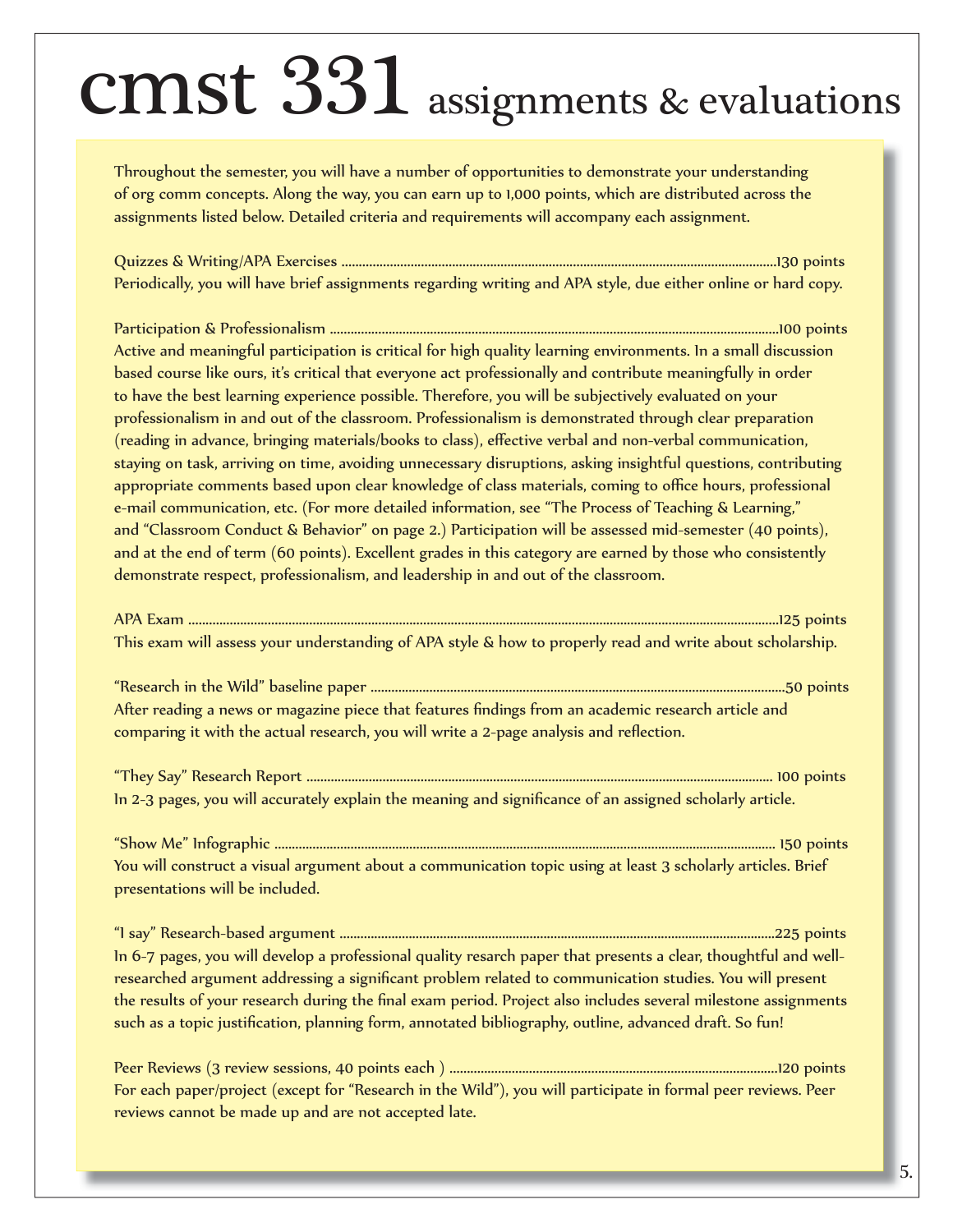## cmst 331 policies & requirements

#### grading perspectives

Grades are part of the teaching and learning process. Keep in mind that you earn your grade based on how well your work meets class objectives, fulfills requirements and reflects the academic skills expected of college students. Grades are not assigned based upon effort. It is your responsibility to understand why you have achieved a certain grade and what steps can maintain or improve your grade (see "Grading Questions" below and "Grading Standards" on page 7).

#### returned assignments

I will do my best to return regular assignments to you seven days after you turn them in. Exams and papers may take up to two weeks. Grades will be posted to BBLearn. Please make sure the score on your homework matches the score recorded on Blackboard. If it doesn't, you must bring me the hard copy with handwritten score. It is in your best interest to keep ALL assignments until the semester ends in case there is an error in the online grade book.

#### grading scale

90% - 93%.....A- 84% - 87%.....B 74% - 77%.....C 64% - 67%.....D

94% +...............A 88% - 89%.....B+ 78% - 79%.....C+ 68% - 69%.....D+ < 60%.....F 80% - 83%.....B- 70% - 73%.....C- 60% - 63%.....D-

### grading questions

If you have questions about a grade or evaluation, I am more than happy to speak with you. You will never, ever, ever, ever have a grade lowered because you raise concern or voice an inquiry about it. It is ALWAYS in your best interest to talk with me and ask how something was graded or what could be done to improve scores next time around (See "Grading Standards" for more information).

Please note, however, I will not discuss grades for an assignment on the day I hand it back to you, nor will I discuss individual grades in the classroom or by email. All such discussions will take place in my office at least one day after the grade has been received. This is to give you time to read the comments/evaluation. If you wish to contest a grade, write out your argument clearly, concisely and completely, and bring it with you to the meeting. You have seven days to contest a grade from the time the assignment was handed back.

••• If you are concerned about your achievement in the course, please speak to me early and often. There is not much I can do to help when the semester is over! •••

#### an aside

As this is an upper division course, much of the discussion and activities will be centered around your questions, observations and contributions. As seasoned college students towards the end of your undergraduate education, it is expected that your work be polished and thought-provoking, and that you consistently engage with the material and assignments.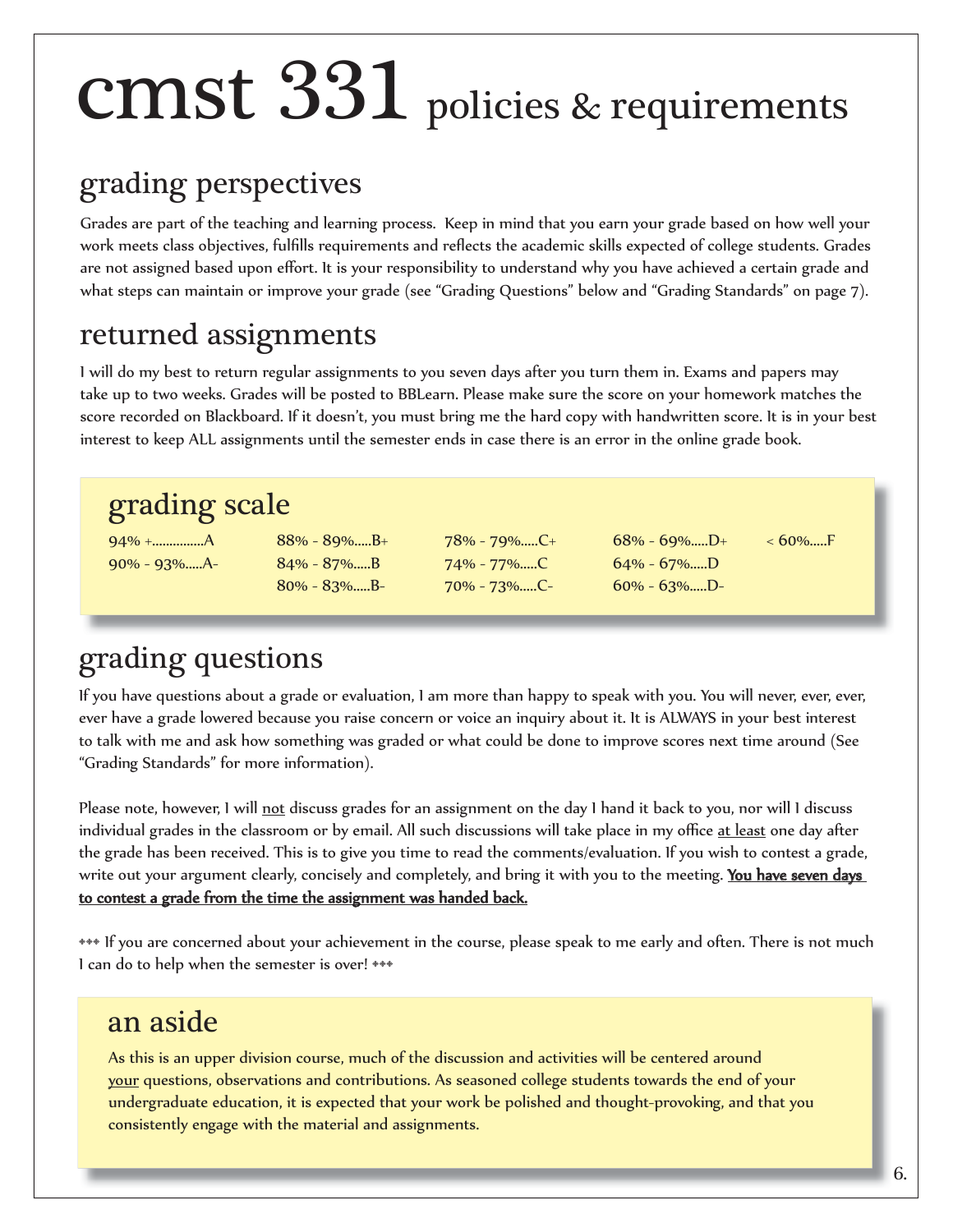## cmst 331 grading standards

#### A: Outstanding – Original, appropriate criticism of course concepts

"A" work constitutes superior handling of the mechanical and conceptual material covered in class. Not only will "A" work synthesize and interact with the ideas and materials covered, but it will also show some originality of thought, an unusual degree of clarity in expression, and an ability to contextualize ideas, explore implications, and/or raise meaningful questions. "A" serves as a reward for superior presentation of extremely diligent consideration given to conceptually complex work. Such quality of work is achievable, but it is not common.

B: Very Good – Thorough, appropriate synthesis of course concepts "B" work is marked by a timely completion of the assignment, demonstrating not only a grasp of the material under consideration, but the ability to synthesize and interact with that material, rather than simply repeat it. "B" work goes beyond minimum requirements outlined in the assignment, but not in a disorganized or rambling manner. Not every attempt to go beyond the minimum requirements will succeed. The grade of "B" represents work that is above average, having succeeded by surpassing the standard requirements in the quality of the finished product.

#### C: Adequate – Solid comprehension of course concepts

"C" work is marked by timely completion of the assignment, demonstrating a solid grasp of the material. "C" is the standard grade and all assignments are made with this in mind. Assume that fulfilling all aspects of the assignment well will result in a C. If you are looking for a grade higher than this, you will have to

### grading standards

If you have questions about these standards or any aspect of a particular assignment, please speak with me! Stop by office hours, send me an email, call me on the phone, release<br>a homing pigeon, throw up a a homing pigeon, the phone, release<br>ignal...<br>all pigeon, throw up a smoke signal...

go beyond the minimum requirements outlined in the assignment. (Please note, that "going beyond" the minimum does NOT generally entail things like fancy cover sheets, colored fonts, or exceeding the assigned length of the assignment. "Going beyond" almost always applies to the conceptual concerns of the course, fine tuning clarity of expression, etc.)

#### D: Poor – Lack of understanding/Assignment does not meet most requirements

"D" is given for work that meets the requirements established, but demonstrates serious flaws either in conceptual formation or mechanical limits. "D" work could be seen in, for example, a good idea expressed very poorly or, conversely, a well-written paper that actually says nothing. "D" work: requires major revision; strays from or confuses audience and purpose; lacks substantive development; is overly generalized or uses facts that have questionable credibility; is formatted or designed in a way that is confusing or misleading; demonstrates an inconsistent or sometimes muddled style; demonstrates unsatisfactory mastery of standard written English where required.

#### F: Fails – Does Not Meet Assignment Requirements

"F" is given for an assignment that fails to meet the mechanical or conceptual requirements of university work. Mechanical requirements would be matters such as turn-in times, length of assignment, grammatical concerns, focus of assignment, etc. Conceptual matters would revolve around the comprehension of ideas and relationships between ideas. "F" work: fails to meet most of the stated assignment requirements; lacks focus on a subject or appropriate audience; includes unsatisfactory format; includes content that is weak, poorly developed, inadequate; lacks logical connections between ideas, sentences, paragraphs; lacks consistency in style and tone; demonstrates habitually poor writing skills where required.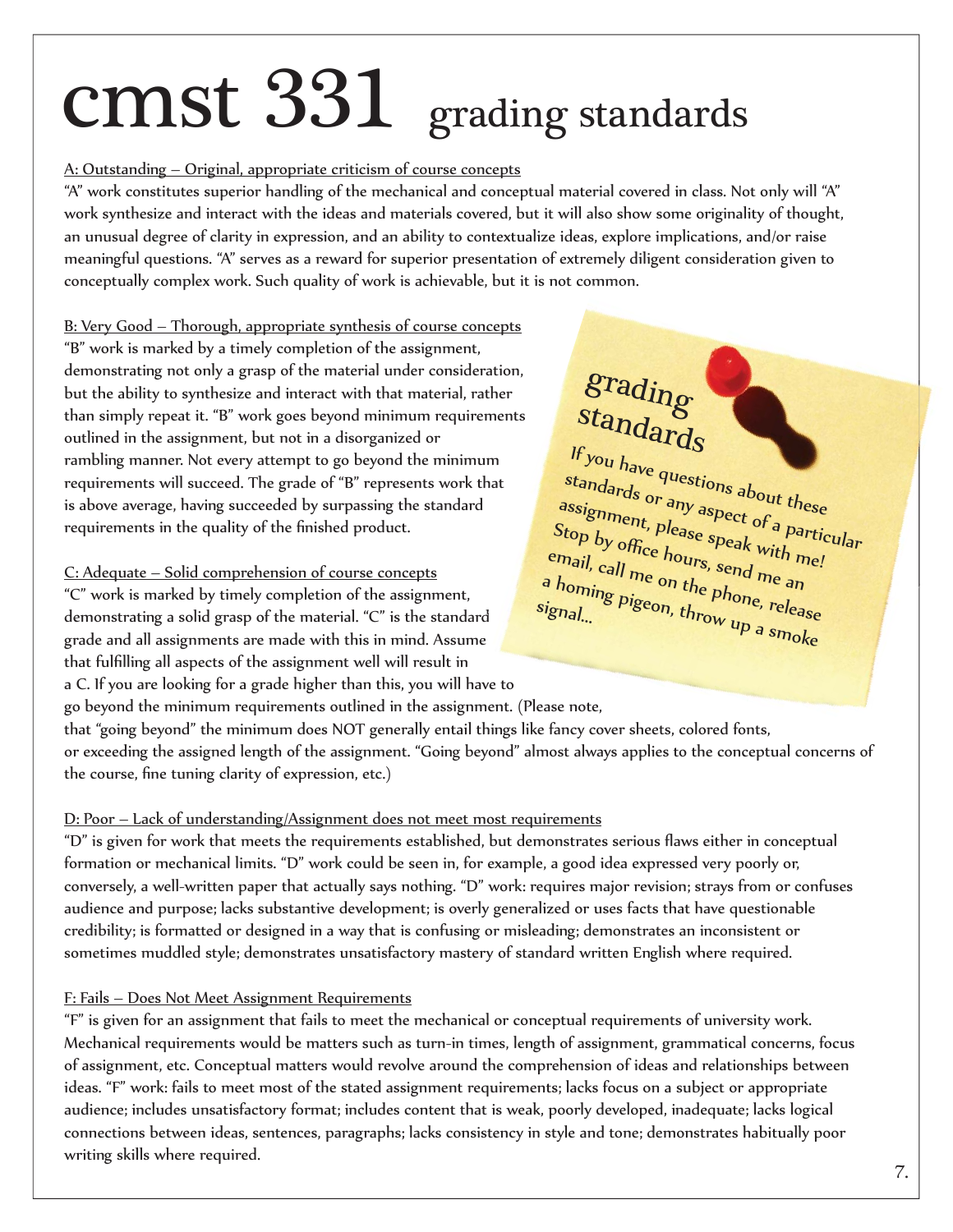## cmst 331 resources

#### violence, discrimination & sexual assault support services

Title IX makes it clear that violence and harassment based on sex and gender are Civil Rights offenses subject to the same kinds of accountability and the same kinds of support applied to offenses against other protected categories such as race, national origin, etc. If you or someone you know has been harassed or assaulted, you can find the appropriate resources via Safe Place (http://www.csuchico.edu/safeplace/index.shtml; 530.898.3030).

As an instructor, one of my responsibilities is to help create a safe learning environment. I hope you feel able to share life experiences in classroom discussions, in your written work, and in our one-on-one meetings. However, I also have a mandatory reporting responsibility regarding sexual misconduct. This means, I will seek to keep information you share private to the greatest extent possible but I am required to report sexual misconduct with the university. For completely confidential resources, please speak with the Counseling and Wellness Center or Safe Place.

More information about Title IX: http://www.csuchico.edu/title-ix/ Counseling and Wellness Center: http://www.csuchico.edu/counseling/index.shtml; 530.898.6345 Student Health Services http://www.csuchico.edu/shs/index.shtml; 530.898.5241

#### writing/learning resources

If you need help with your writing or study skills, please visit the Student Learning Center. Students can sign up for tutoring, workshops, and other services. For more info, call 530.898.6839 or visit http://www.csuchico.edu/slc/

#### unique academic needs/disabilities

If you have a disability or unique academic need and require assistance, please inform me as soon as possible so that I may accommodate you. You will need to provide disability documentation to the Accessibility Resource Center, Student Services Center, 170. Please visit their web site at: http://www.csuchico.edu/arc/ or call 530.898.5959.

#### student support services

Various services are available on campus to support to your academic career, including counseling, tutoring and career advising. Visit the Student Support Services site at: http://www.csuchico.edu/admissions/student-support.shtml

### library databases

A multitude of periodical databases are available via the library web site to help you with your academic career. You will find "Communication & Mass Media Complete" especially helpful for any Communication Studies courses you take (especially this one!). Visit: http://library.calstate.edu/chico/databases/subject/communication-studies.

### incompletes

Incompletes will only be considered due to an extreme personal situation. In that case, you must provide a compelling reason and substantive documentation that justifies an incomplete grade, as well as a concise plan and time-line for completing the course. I will then determine if your situation meets the requirements for an incomplete grade.

### feedback

Throughout the semester you will have many opportunities to provide feedback about the course. I always welcome student input and realize if we wait until the end of the semester during university evaluations, I cannot make changes that will help you. So, please share your suggestions and concerns with me in an open and constructive manner *during* the semester whether in class, privately during office hours, via e-mail or anonymously.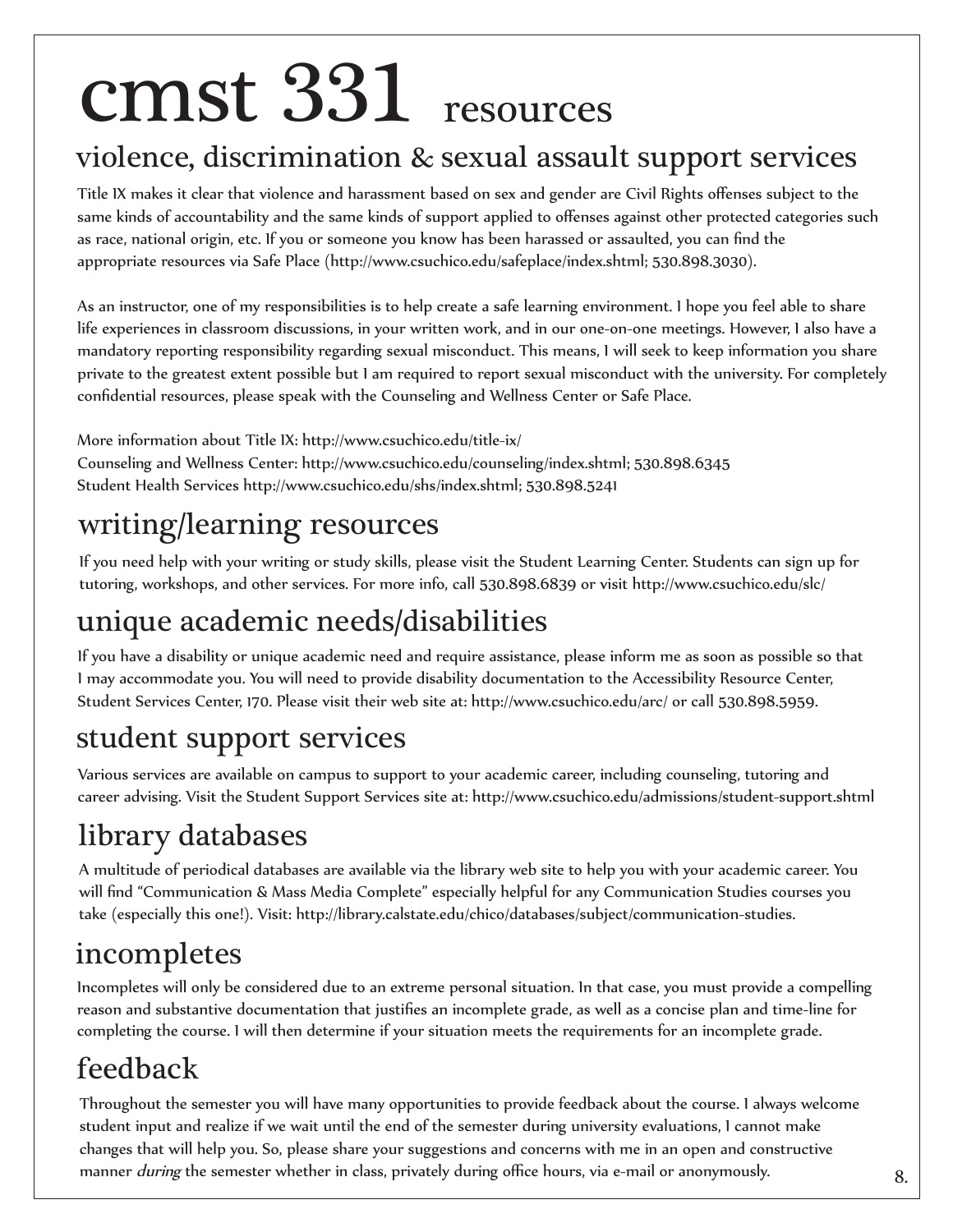## cmst 331 tentative course calendar\*

| wk             | date                                                                                                                                                                                                                              | topic for class                                                                                        | reading due                                                                               | assignment due at the START of class                            |  |  |
|----------------|-----------------------------------------------------------------------------------------------------------------------------------------------------------------------------------------------------------------------------------|--------------------------------------------------------------------------------------------------------|-------------------------------------------------------------------------------------------|-----------------------------------------------------------------|--|--|
| 1              | T1/26                                                                                                                                                                                                                             | Introductions                                                                                          | Syllabus                                                                                  |                                                                 |  |  |
|                | TR 1/28                                                                                                                                                                                                                           | Good Writing. Communication<br>Ethics. Academic Integrity. Talk about<br>"Research in the Wild" paper. | The Role of Writing (online)<br>How to Avoid Plagiarism (online)                          | Syllabus quiz                                                   |  |  |
| $\overline{2}$ | T2/2                                                                                                                                                                                                                              | How to read scholarly articles<br>How to write summaries                                               | Reading Scholarship (online)<br><b>Start They Say/I Say</b><br>Writing Summaries (online) | Academic Integrity Assignment and<br>Pledge Due                 |  |  |
|                | TR 2/4                                                                                                                                                                                                                            | Wordiness & Writing Style<br>Thesis & Paragraph Development<br>Talk about "They Say" paper             | Writing Style (online)<br>Thesis & Paragraph<br>Development (online)                      | "Research in the Wild" paper due via<br>Turnitin AND hard copy  |  |  |
| 3              | T 2/9                                                                                                                                                                                                                             | Audience & Purpose<br>Intros & Conclusions                                                             | Audience (online)<br>Intros & Conclusions (online)                                        |                                                                 |  |  |
|                | TR 2/11                                                                                                                                                                                                                           | Integrating sources & Avoiding<br>Plagiarism                                                           | Quotations & Plagiarism (online)<br>Evaluating Print Sources (online)                     |                                                                 |  |  |
| 4              | T2/16                                                                                                                                                                                                                             | <b>Conducting Scholarly Research</b>                                                                   | Conducting Scholarly Research<br>(online)                                                 |                                                                 |  |  |
|                | TR 2/18                                                                                                                                                                                                                           | <b>Conducting Scholarly Research</b>                                                                   | Peer Review for "They Say" Paper                                                          | "They Say" draft due via Turnitin AND<br>hard copy-3 copies     |  |  |
| 5              | T2/23                                                                                                                                                                                                                             | Building a Written Argument                                                                            | Argument & Persuasion (online)<br>Developing Arguments (online)                           | Peer Responses due in class-2 hard<br>copies                    |  |  |
|                | TR 2/25                                                                                                                                                                                                                           | Building a Written Argument                                                                            | Lynch's Kitchen Antics (Online)<br>Tracy's Becoming a Character for<br>Commerce (Online)  |                                                                 |  |  |
| 6              | T 3/1                                                                                                                                                                                                                             | Guide to Avoiding Plagiarism<br>Plagiarism (UNC writing ctr)                                           | APA 101 (online)                                                                          | "They Say" Paper due online via<br>Turnitin AND hard copy       |  |  |
|                | TR 3/3                                                                                                                                                                                                                            | Talk about "Show Me" infographic<br>assignment & "I Say" paper                                         |                                                                                           |                                                                 |  |  |
| 7              | T3/8                                                                                                                                                                                                                              | APA Fun Times Begin<br>Formatting, formatting, formatting<br>All Things APA                            | Miller's Compassionate<br>Communication at work (Online)                                  | BRING YOUR APA BOOK TO CLASS<br>"Show Me" and "I say" topic due |  |  |
|                | TR 3/10                                                                                                                                                                                                                           | All Things APA                                                                                         | VIRTUAL CLASS--Check BBLearn!                                                             | Topics and "They Say" Paper Reflec-<br>tion Due on BBlearn      |  |  |
|                | * I reserve the right to update or change portions of this syllabus in order to make the class a better experience for<br>9.<br>everyone. You are invited to make suggestions at any time. Any changes will be posted to BBLearn. |                                                                                                        |                                                                                           |                                                                 |  |  |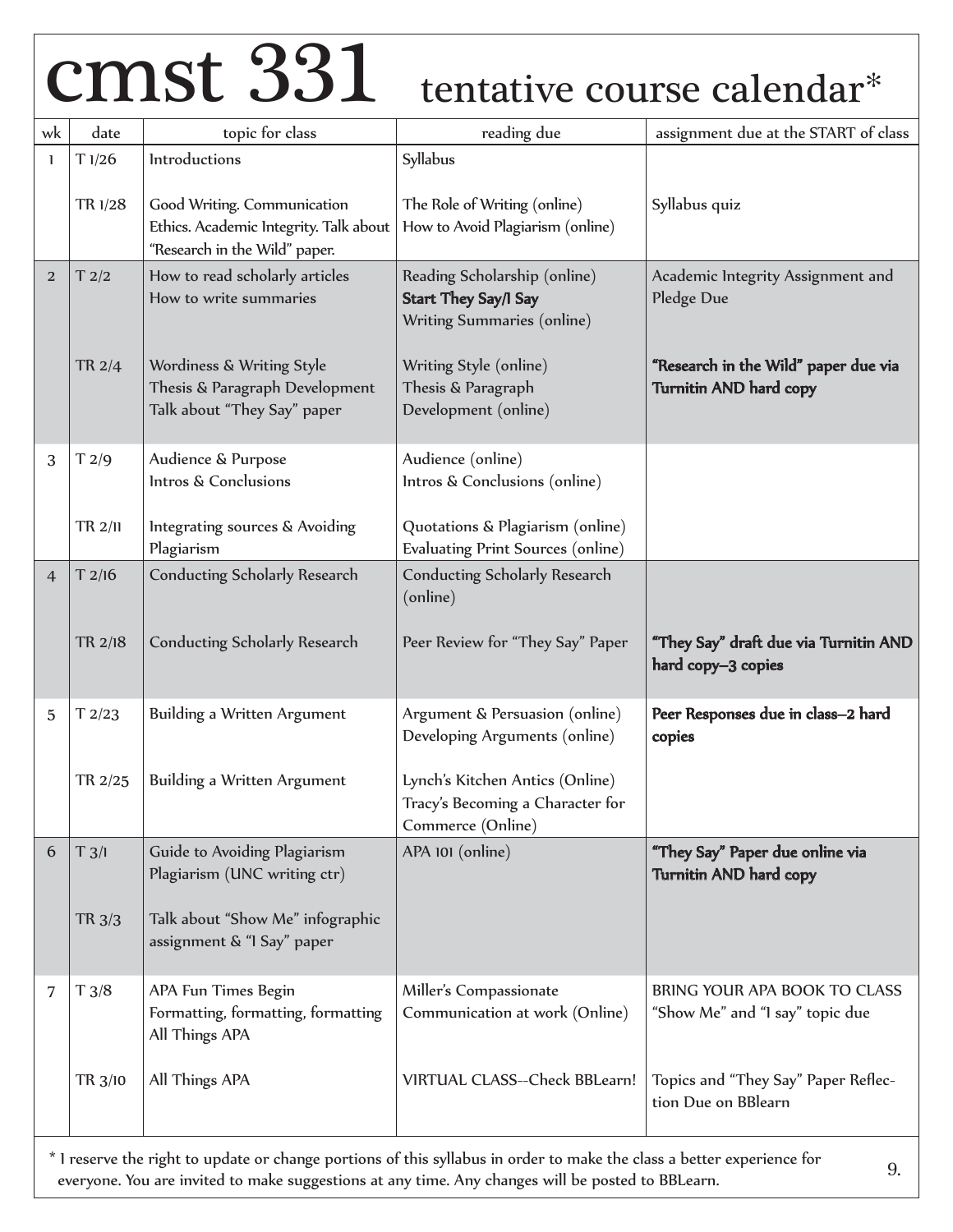## CMSt 331 tentative course calendar\*

| wk               | date          | topic for class          | reading due                                                                                 | assignment due at the START of class                                  |  |
|------------------|---------------|--------------------------|---------------------------------------------------------------------------------------------|-----------------------------------------------------------------------|--|
| 8                | $3/14 - 3/18$ | <b>SPRING BREAK!!</b>    | No class                                                                                    |                                                                       |  |
| 9                | T3/22         | Library Workshop         | Meet at the library!                                                                        | Meet in MLIB 226                                                      |  |
|                  | TR 3/24       | All Things APA           | APA Materials (book/online)                                                                 | <b>VIRTUAL CLASS</b>                                                  |  |
| 10 <sup>10</sup> | T3/29         | All Things APA           | <b>BRING YOUR APA BOOKS</b>                                                                 | "Show Me" infographic drafts due                                      |  |
|                  | TR 3/31       | Cesar Chavez Day         |                                                                                             | No class!                                                             |  |
|                  |               |                          |                                                                                             | ** "Show Me" Peer Reviews Due by<br>5 p.m. April 1 online**           |  |
| 11               | T4/5          | Show me the research!    | <b>BRING YOUR APA BOOKS</b>                                                                 | Infographics Due/Presentations<br>APA Practice Homework Due           |  |
|                  | TR 4/7        | APA Olympics!            |                                                                                             | "I say" Annotated Bibliography Due                                    |  |
| 12               | $T$ 4/12      | <b>APA Exam</b>          | <b>APA Exam</b>                                                                             |                                                                       |  |
|                  | TR 4/14       | Writing as Craft and Art | Lamott's "Shitty First Drafts";<br>Rambo Ronai (Online); Tillman, A<br>secret Life (Online) | "I say" Full Sentence Outline Due                                     |  |
|                  |               |                          | Boylorn's "Gray or for colored girls<br>who are tired of chasing rainbows"<br>(Online)      |                                                                       |  |
| 13               | $T$ 4/19      | <b>Revising Drafts</b>   | Revising Drafts (Online)                                                                    | "I say" ugly draft due in class, 1 copy                               |  |
|                  | TR 4/21       |                          | <b>APA Formatting</b>                                                                       | Paper 3 Advanced Drafts due in<br>class-3 copies AND via Turnitin.com |  |
|                  |               |                          |                                                                                             |                                                                       |  |

\* I reserve the right to update or change portions of this syllabus in order to make the class a better experience for everyone. You are invited to make suggestions at any time. Any changes will be posted to BBLearn.